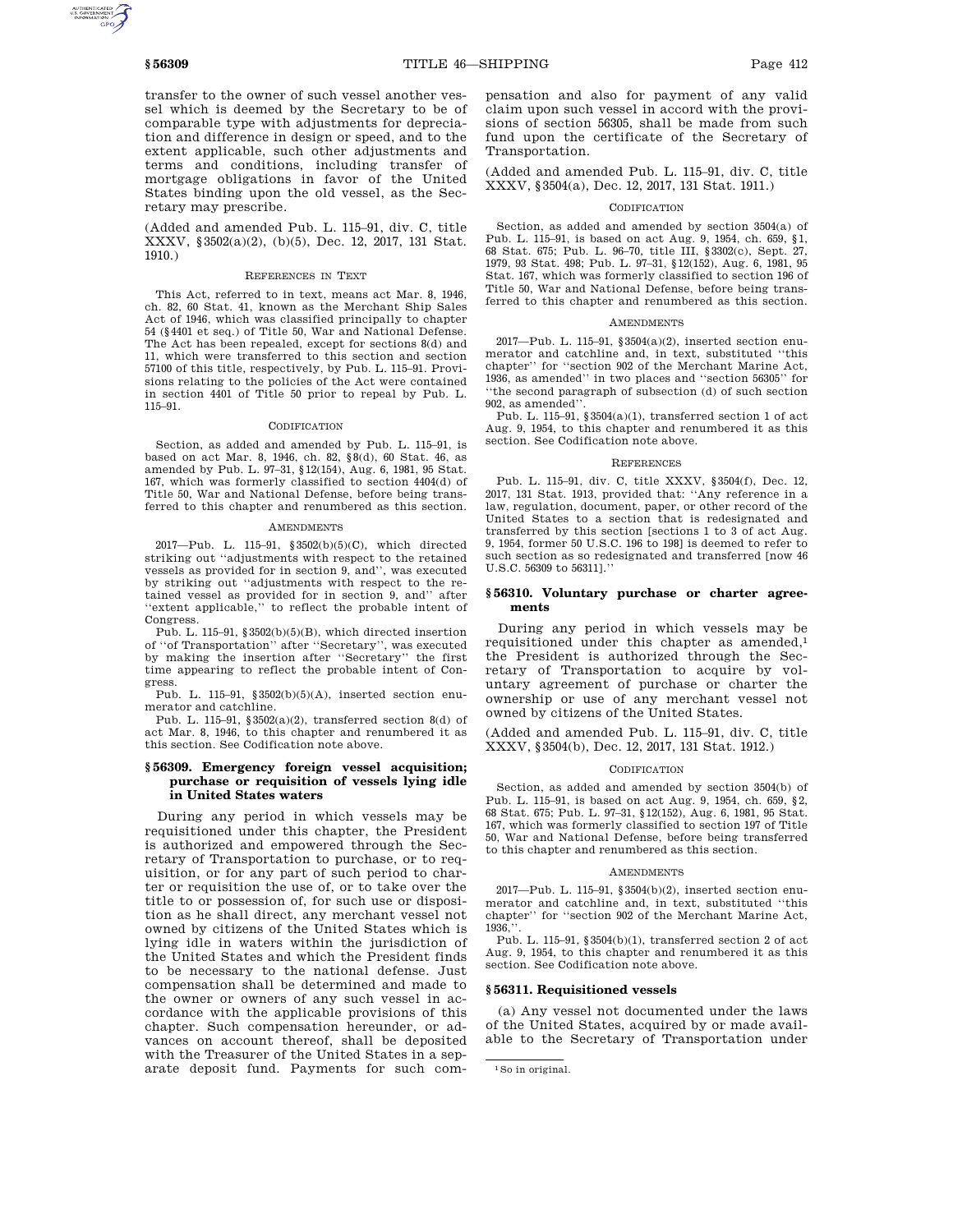section 56309 or 56310, as applicable, or otherwise, may, notwithstanding any other provision of law, in the discretion of the Secretary of the department in which the Coast Guard is operating be documented as a vessel of the United States under such rules and regulations or orders, and with such limitations, as the Secretary of the department in which the Coast Guard is operating may prescribe or issue as necessary or appropriate to carry out the purposes and provisions of section 56309 or 56310, as applicable, and in accordance with the provisions of subsection (c), engage in the coastwise trade when so documented. Any document issued to a vessel under the provisions of this subsection shall be surrendered at any time that such surrender may be ordered by the Secretary of the department in which the Coast Guard is operating. No vessel, the surrender of the documents of which has been so ordered, shall, after the effective date of such order, have the status of a vessel of the United States unless documented anew.

(b) The President may, notwithstanding any other provisions of law, by rules and regulations or orders, waive compliance with any provision of law relating to masters, officers, members of the crew, or crew accommodations on any vessel documented under authority of this section to such extent and upon such terms as he finds necessary because of the lack of physical facilities on such vessels, and because of the need to employ aliens for their operation. No vessel shall cease to enjoy the benefits and privileges of a vessel of the United States by reason of the employment of any person in accordance with the provisions of this subsection.

(c) Any vessel while documented under the provisions of this section, when chartered under section 56309 or 56310, as applicable, by the Secretary of Transportation to Government agencies or departments or to private operators, may engage in the coastwise trade under permits issued by the Secretary of Transportation, who is authorized to issue permits for such purpose pursuant to such rules and regulations as he may prescribe. The Secretary of Transportation is authorized to prescribe such rules and regulations as he may deem necessary or appropriate to carry out the purposes and provisions of this section. Section 57109 shall not apply with respect to vessels chartered to Government agencies or departments or to private operators or otherwise used or disposed of under section 56309 or 56310, as applicable. Existing laws covering the inspection of steam vessels are made applicable to vessels documented under this section only to such extent and upon such conditions as may be required by regulations of the Secretary of the department in which the Coast Guard is operating: *Provided*, That in determining to what extent those laws should be made applicable, due consideration shall be given to the primary purpose of transporting commodities essential to the national defense.

(d) The Secretary of Transportation without regard to the<sup>1</sup> section 6101 of title 41 may repair, reconstruct, or recondition any vessels to be utilized under section 56309 or 56310, as applicable. The Secretary of Transportation and any other

Government department or agency by which any vessel is acquired or chartered, or to which any vessel is transferred or made available under section 56309 or 56310, as applicable, may, with the aid of any funds available and without regard to the provisions of section 6101 of title 41, repair, reconstruct, or recondition any such vessels to meet the needs of the services intended, or provide facilities for such repair, reconstruction, or reconditioning. The Secretary of Transportation may operate or charter for operation any vessel to be utilized under section 56309 or  $56310$ , as applicable<sup>2</sup> to private operators, citizens of the United States, or to any department or agency of the United States Government, without regard to the provisions of chapter 575, and any department or agency of the United States Government is authorized to enter into such charters.

(e) In case of any voyage of a vessel documented under the provisions of this section begun before the date of termination of an effective period of section 196 of this title, but is completed after such date, the provisions of this section shall continue in effect with respect to such vessel until such voyage is completed.

(Added and amended Pub. L. 115–91, div. C, title XXXV, §3504(c), Dec. 12, 2017, 131 Stat. 1912.)

#### **CODIFICATION**

Section, as added and amended by section 3504(c) of Pub. L. 115–91, is based on act Aug. 9, 1954, ch. 659, §3, 68 Stat. 675; Pub. L. 89–670, §6(b)(1), (2), Oct. 15, 1966, 80 Stat. 938; Pub. L. 97–31, §12(152), Aug. 6, 1981, 95 Stat. 167, which was formerly classified to section 198 of Title 50, War and National Defense, before being transferred to this chapter and renumbered as this section.

### AMENDMENTS

2017—Pub. L. 115–91, §3504(c)(3)(A), substituted ''sec-tion 56309 or 56310, as applicable'' for ''this Act'' wherever appearing, except in first sentence of subsec. (c) and second sentence of subsec. (d).

Pub. L. 115–91, §3504(c)(2), inserted section enumerator and catchline.

Pub. L. 115–91, §3504(c)(1), transferred section 3 of act Aug. 9, 1954, to this chapter and renumbered it as this section. See Codification note above.

Subsec. (c). Pub. L. 115–91, §3504(c)(3)(B), substituted ''section 56309 or 56310, as applicable,'' for ''this Act'' in first sentence and ''Section 57109'' for ''The second paragraph of section 9 of the Shipping Act, 1916, as amended,'' in third sentence.

Subsec. (d). Pub. L. 115–91,  $$3504(c)(3)(C)(i)–(iii)$ , substituted, in first sentence, ''section 6101 of title 41'' for ''provisions of section 3709 of the Revised Statutes'', in second sentence, ''section 56309 or 56310, as applicable,'' for ''this Act'' and ''section 6101 of title 41'' for ''said section 3709'', and, in third sentence, ''chapter 575'' for ''title VII of the Merchant Marine Act, 1936''.

Subsec. (f). Pub. L. 115–91, §3504(c)(3)(C)(iv), struck out subsec. (f) which read as follows: ''When used in this Act, the term 'documented' means 'registered', 'enrolled and licensed', or 'licensed'.'' See section 56312 of this title.

#### TRANSFER OF FUNCTIONS

For transfer of authorities, functions, personnel, and assets of the Coast Guard, including the authorities and functions of the Secretary of Transportation relating thereto, to the Department of Homeland Security, and for treatment of related references, see sections 468(b), 551(d), 552(d), and 557 of Title 6, Domestic Secu-

<sup>1</sup>So in original. The word ''the'' probably should not appear. 2So in original. Probably should be followed by a comma.